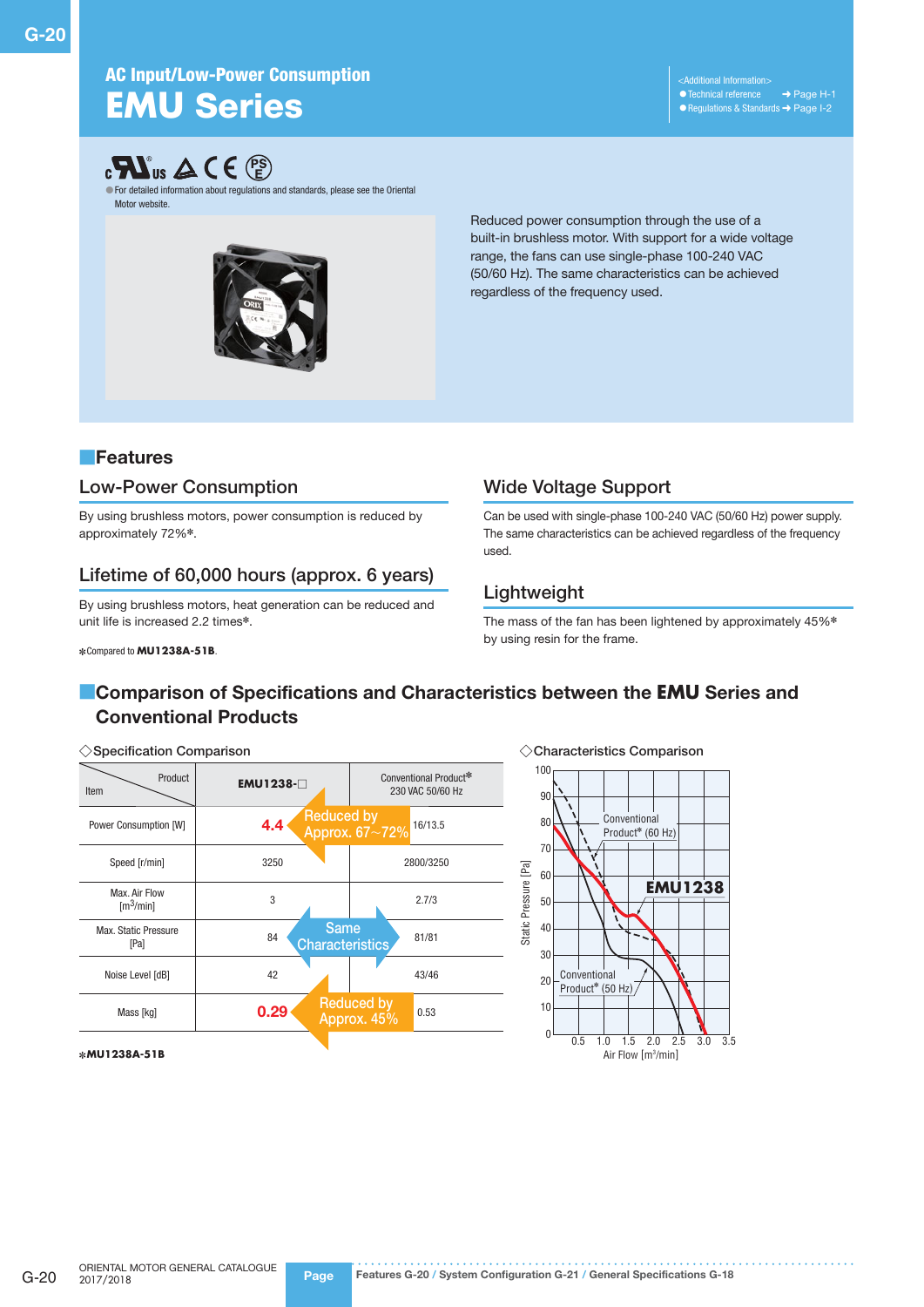**Cooling Fans G-21**

### ■System Configuration



### ●Example of System Configuration



● The system configuration shown above is an example. Other combinations are also available.



**T - EMU1238M-1 - G**  $\textcircled{1}$   $\textcircled{2}$   $\textcircled{3}$ 

| Œ   | Series                                     | <b>EMU: EMU Series</b>                                                      |                                   |
|-----|--------------------------------------------|-----------------------------------------------------------------------------|-----------------------------------|
| (2) | <b>Frame Size</b>                          | $12:120$ mm                                                                 | <b>Cross Flow Fans</b>            |
| 3   | <b>Frame Thickness</b>                     | $38:38 \text{ mm}$                                                          |                                   |
| 4   | <b>Additional Function</b>                 | M: Low-Speed Alarm, Electronic Alarm Type<br>Blank: No additional functions | AC Input<br><b>MF</b><br>DC Input |
| (5) | Plug Cord Length (Included) 1: 1 m, 2: 2 m |                                                                             | <b>MFD</b>                        |
|     |                                            |                                                                             |                                   |

|               | Fan Kit Order Code                           |
|---------------|----------------------------------------------|
| $\circled{2}$ | <b>Fan Product Name</b>                      |
| ③             | G: With finger guard and installation screws |

Installation

Accessories



Contact<br>TEL

Germany/Others: 00800 22 55 66 22 | UK/Ireland: 01256-347090 France: 01 47 86 97 50 | Italy: 02-93906346 | Switzerland: 056 560 5045

Overview, Product Series

Axial Flow Fans

AC Input Energy Saving **EMU**

AC Input Energy Saving, Variable Flow **EMR**

AC Input Compact Size **MU**

AC Input Long-Life **MRE**

DC Input **MDS MD**

DC Input Alarm **MDA**

DC Input Long-Life **MDE**

**Centrifugal Blowers** 

AC Input **MB** DC Input **MBD**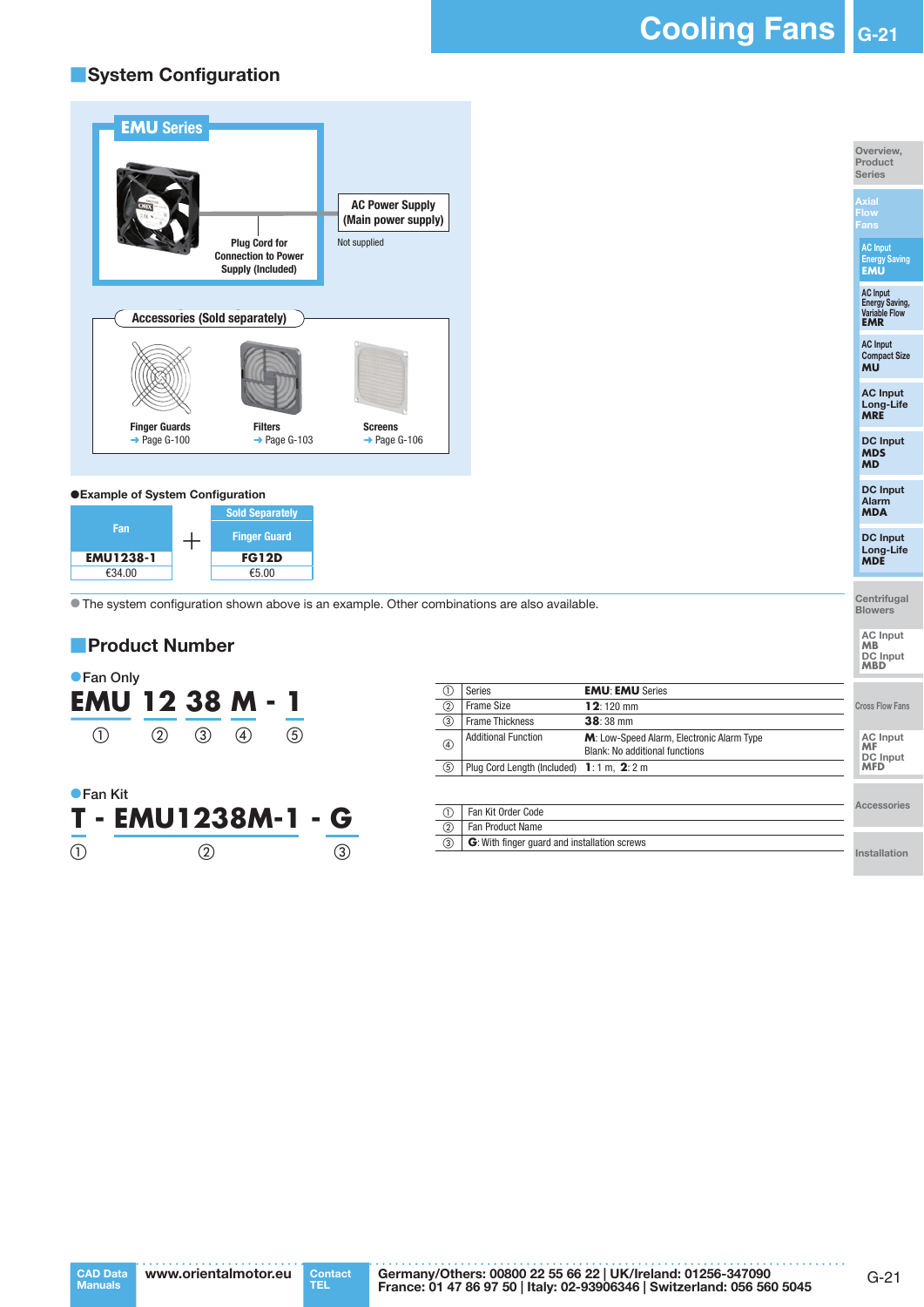# **EMU** Series □**120 mm – 38 mm Thick**

Materials

With Alarm

Operating Voltage Range: ±10% Overheat Protection: Built-in Overheat Protection Circuit Color<br>Frame: Black

Blades: Black

Frame: PBT (Flammability grade V-0) Blades: Polyphenylene Oxide (Flammability grade V-1)

### **Specifications**

# $\mathbf{M}_{\text{us}} \Delta C \in \mathbb{P}_{\text{in}}^{\text{sp}}$

| $\Box$ 104 mm    |                      | <b>Product Name</b>                                            | Voltage              | Frequency | Current | Input | Speed | Max.       | Max. Static | Noise Level |
|------------------|----------------------|----------------------------------------------------------------|----------------------|-----------|---------|-------|-------|------------|-------------|-------------|
|                  |                      | Low-Speed Alarm                                                |                      |           |         |       |       | Air Flow   | Pressure    |             |
| $\Box$ 119 (120) | <b>Standard Type</b> | <b>Electronic Alarm Type</b><br>(Alarm Specifications: $(1)$ ) | VAC                  | Hz        | n       |       | r/min | $m^3/m$ in | Pa          | dB(A)       |
| mm               | <b>EMU1238-</b>      | $EMU1238M-$                                                    | Single-Phase 100-240 | 50/60     | 0.08    | 4.4   | 3250  |            | 84          | 42          |

●A number indicating the desired length of 1 (1 m) or 2 (2 m) is entered where the box □ is located within the product name when the plug cord included with the product. ●The current is the value when 100 VAC is applied.

□140 mm ● Alarm specifications ① → Page G-13

● Regulations & Standards → Page I-2

□160 mm

□80 mm

□92 mm

### **Product Line**

### ● Standard Type

| $\Box$ 180 mm    | Standard Iype       |                   |                     |                   |  |
|------------------|---------------------|-------------------|---------------------|-------------------|--|
|                  | Fan Only            |                   | Fan Kit             |                   |  |
| $\square$ 200 mm | <b>Product Name</b> | <b>List Price</b> | <b>Product Name</b> | <b>List Price</b> |  |
|                  | <b>EMU1238-1</b>    | €34.00            | T-EMU1238-1-G       | €38.00            |  |
|                  | <b>EMU1238-2</b>    | €34.00            | T-EMU1238-2-G       | €38.00            |  |
|                  |                     |                   |                     |                   |  |

●The fan kit includes a finger guard **FG12D** (€5.00).

### ●Low-Speed Alarm, Electronic Alarm Type

| Fan Only                          |        | Fan Kit             |            |  |
|-----------------------------------|--------|---------------------|------------|--|
| <b>Product Name</b><br>List Price |        | <b>Product Name</b> | List Price |  |
| <b>EMU1238M-1</b>                 | €46.00 | T-EMU1238M-1-G      | €49.00     |  |
| <b>EMU1238M-2</b>                 | €46.00 | T-EMU1238M-2-G      | €49.00     |  |

●The fan kit includes a finger guard **FG12D** (€5.00).

### **Air Flow - Static Pressure Characteristics**

(The characteristics are applicable for the fan only.) 90 80 70 60 Static Pressure [Pa] Static Pressure [Pa] 50 40 30 20 10 0 0.5 1.0 1.5 2.0 2.5 3.0 3.5 Air Flow [m3/min]